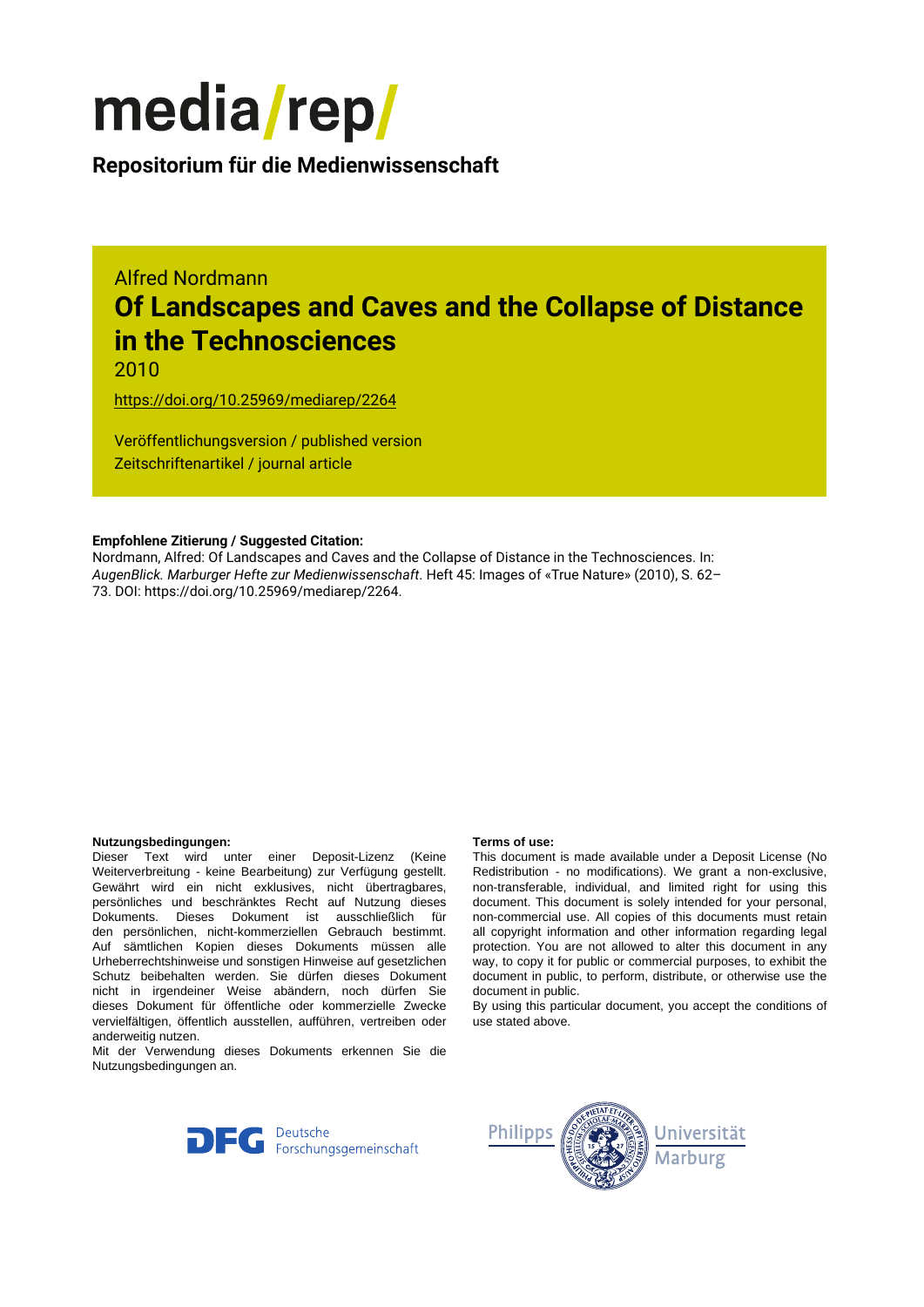## **Of Landscapes and Caves and the Collapse of Distance in the Technosciences**

## **I.**

Landscapes need spectators. Even when it is not pictured by a painter or photographer, the landscape is a picture of space that is seen from some distance and that is framed by the position and visual reach of the viewer. The space that is seen has not been entered though it is definitely a space that one might enter.

Astrid Schwarz shows in her contribution to this volume what happens if one changes the angle and views a landscape from above by means of aerial photography. When we look horizontally into and beyond the scene, we see a lake in its natural setting. Here, the landscape organizes an interplay of multiple features and its aesthetic unity permits the viewer to question these relations. Seen from above, however, the lake becomes absorbed into a two-dimensional aerial map and reduced to a detail of a whole. Here the new media technology of aerial photography transforms the landscape into a map and turns the picture of a space into a flat arrangement of signs.

One might also consider another transformation by another media technology. It constructs landscapes that transform the spectator into an actor. Here the landscape ceases to be the picture of a scene but becomes identified with a space for doing and building. It is no longer an object of beauty or knowledge that is beheld by artists and geographers. The scene becomes a terrain that needs to be negotiated as one passes through it. Astrid Schwarz describes the move from landscape to map as a discontinuous change within the continuous movement of seeking higher and higher vantage points. Similarly, the profound transformation from spectator to actor, from pictured space to negotiated terrain results from a continuous development that started with attempts to render interior spaces visible by rendering them as landscapes. However, as cavernous spaces yield landscape views, the landscape becomes a cavernous space that beckons to be entered and explored. Indeed, one might trace this transition quite literally from techniques for the representation of the interior landscapes of caves to techniques of rendering representations as interactive caves.

In 1654, Matthäus Merian produced what is probably the first published view of the interior of a cave.<sup>1</sup> It appeared as part of a *Topographia* which catalogued cha-

1 Stephan Kempe et al.: Die beiden Merian-Texte von 1650 und 1654 zur Baumannshöhle und die dazugehörigen Abbildungen. In: *Die Höhle* 52(2), 2001, pp. 33–45; Stephan Kempe: The Baumann's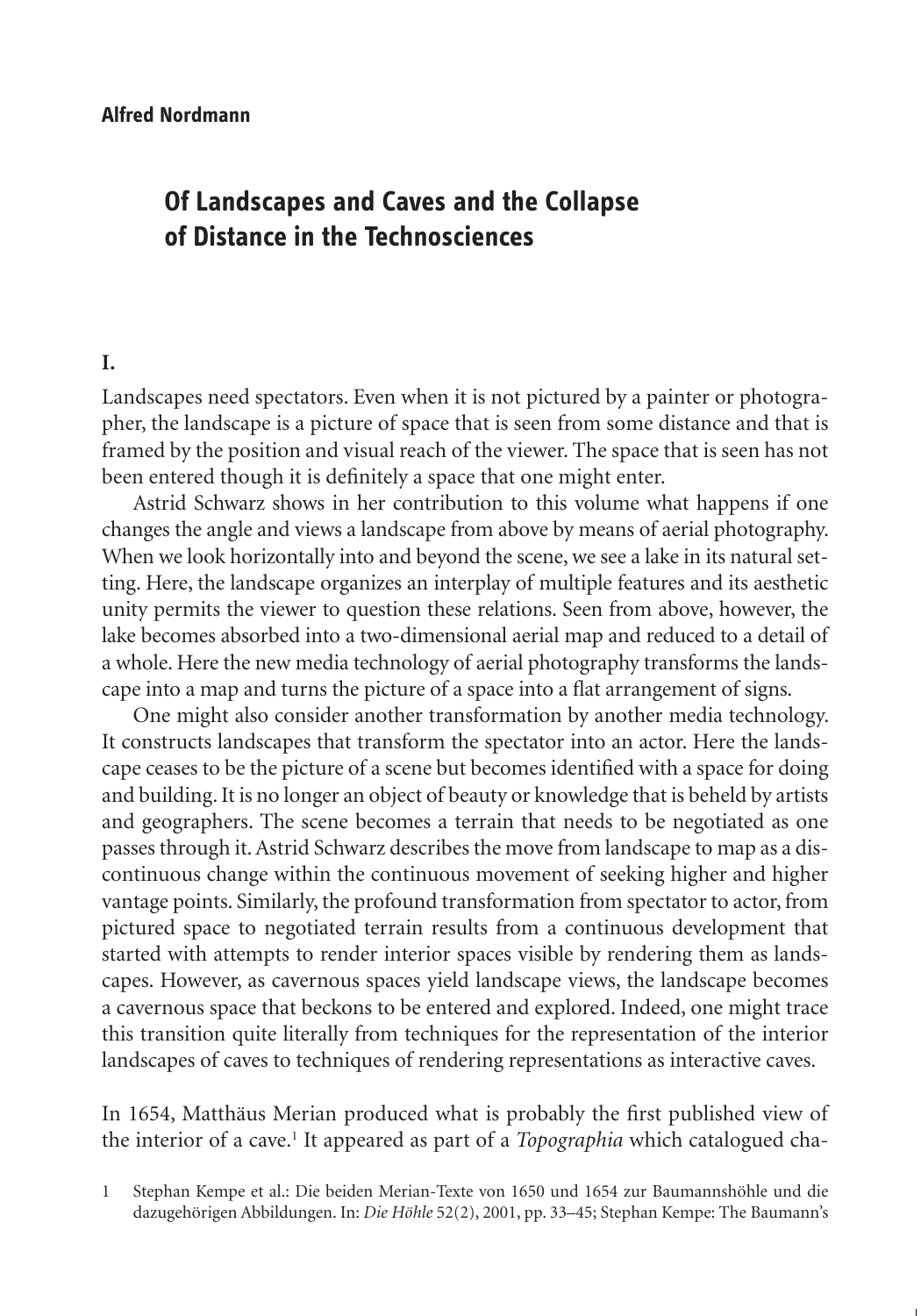racteristic views of «the most distinguished cities, castles, and other places and sites» in a politically defined region of Northern Germany.<sup>2</sup> Merian's prints typically provide scenes that situate the selected site at the horizon and within its natural setting, they are therefore paradigmatic for the visual conception of landscape as something that is seen from a vantage point that is removed just enough to show an entire scene of a site in its surroundings.3 For the depiction of the cave, a large hall is selected that affords the proper distance to a scene, and the scene itself resembles a somewhat amorphous mountain range with a valley stretching through. The vantage point of the spectator is dramatized by two figures in the foreground who illuminate the scene with their torches and indicate by their small size that the stone formations in the cave are overtowering them.



*Fig. 1: From the cave to its representation: Merian's view of the Baumannshöhle*



*Fig. 2: From the representations into the CAVE (Cave Automatic Virtual Environment)*

Merian's cave is a subterranean version of the world experienced above with its landscapes, ground and horizon and breathtaking views – and significantly, it does not have a ceiling. With the publication of this print coincided the beginning of

Cave at Rübeland/Harz, Germany, one of the Caves Noted in Early Science History for its Cave Bear and Cave Hyena Bone Deposits. In: *Scientific Annals, School of Geology, Aristotle University of Thessaloniki (AUTH)* 98 (Special Volume), 2006, pp. 213–220.

<sup>2</sup> Matthaeus Merian (Ed.): *Topographia und Eigentliche Beschreibung der Vornembsten Stäte, Schlösser auch anderer Plätze und Örter in denen Herzogthümern Braunschweig und Lüneburg, und denen dazu gehörenden Grafschafften und Landen*. Frankfurt 1654, pp. 31–33, 63.

<sup>3</sup> Albrecht Koschorke: *Die Geschichte des Horizonts.* Frankfurt/M. 1990; Chunglin Kwa: Painting and Photographing Landscapes: Pictorial Conventions and Gestalts. In: *Configurations* 16, 2008, pp. 57–75.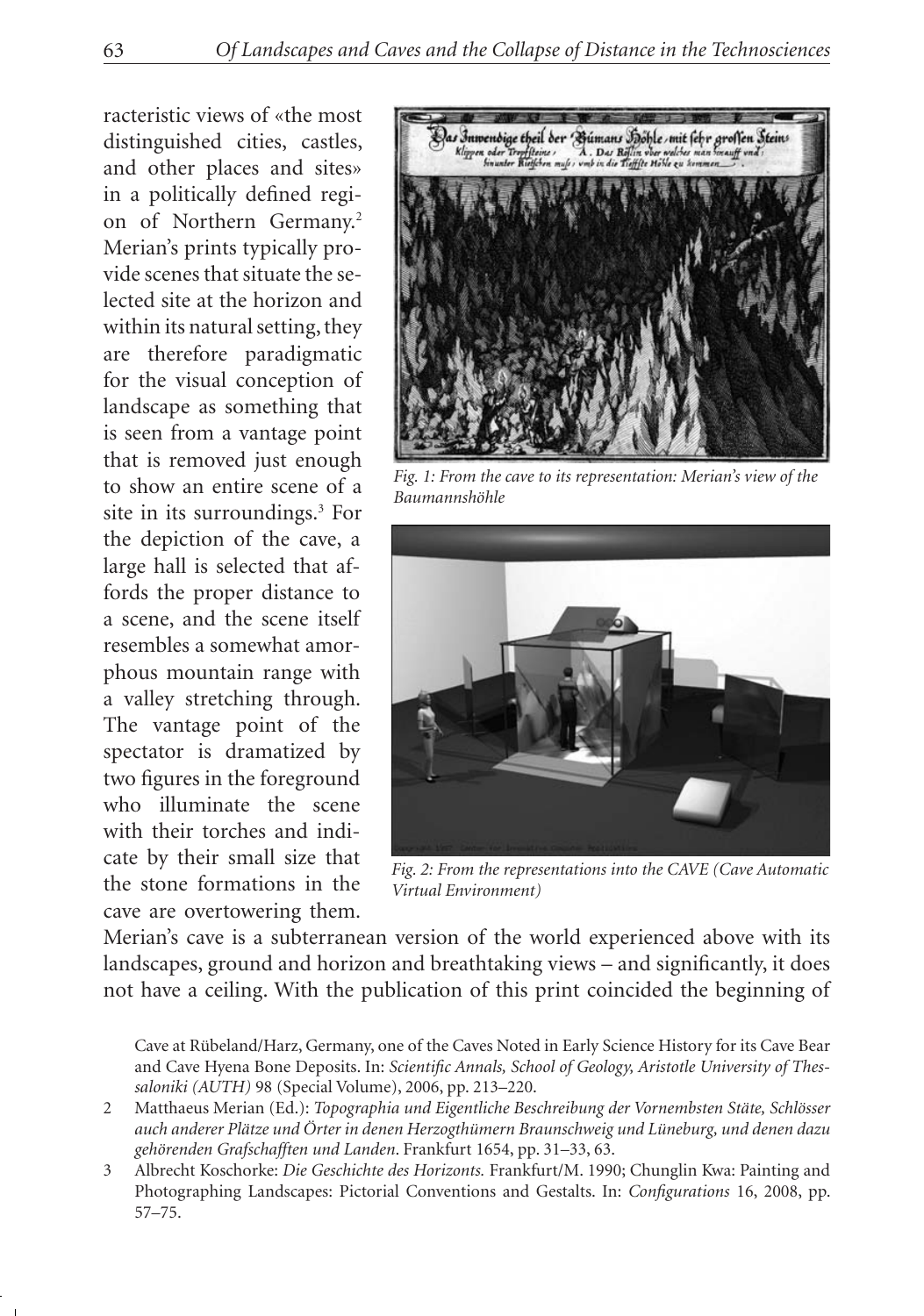tourism in caves, and ever since the mid 17<sup>th</sup>-century guided tours would lead visitors to vantage points from which to behold these subterranean landscapes. And also since these times, the spectacular scenery in the great cavernous halls served as a stage quite literally for musical and theatrical events. The interior of the cave thus becomes staged as a landscape, and the landscape as scenery and stage serves to organize the tourist's experience of the cave: The geological history of the Earth represents itself by way of a bizarre cast of stalagmitic characters that animate the scene (Fig. 1 & 2).

Leaping forward several hundred years to the end of the twentieth century, one encounters an inversion of this technique. In universities and science museums alike, the cave appears as a representational device and instrument of inquiry. By stepping into this artificial cave one steps, for example, into the interior of a cell. Equipped with a joy-stick for navigation, the investigators are surrounded on four walls, ceiling, and possibly even the floor by the various kind of molecular machinery. This is to enable them to see molecules as molecules «see» each other, and thus to experience viscerally the forces that draw molecules together or hold them apart. By becoming actors within their own simulations, they can feel the effects of their own interventions and acquire intimacy with the actions of the protein they wish to inject or with the tumor they are about to surgically remove.<sup>4</sup> Here, representational capabilities are extended to create an environment in which the investigators are no longer spectators but explorers of the cave. Instead of watching the scene from a distance, they act on and in the scene, and accordingly they do not see a landscape but find themselves in the midst of the action.

Between the cave as a landscape and representation of a space and the representation that constitutes a cavernous space of exploration, numerous media techniques explore a middle ground, namely that of inner space travel which leads the explorers to sublime views of interior landscapes and casts them also as actors in this scenery. There are cinematic adventures in subterranean worlds or in the inner space of the human body, such as *Journey to the Center of the Earth* or *Fantastic Voyage*. There are also video games that afford players the experience of being immersed in a half-familiar scenery as they navigate their fighter jets through narrow canyons. There are finally the nanotechnological surface-scapes created by scanning probe microscopy and its associated software that, often enough, is adapted from the topographic visualization tools of geographers.<sup>5</sup> These surface-scapes open a

<sup>4</sup> See for example, Inge Hinterwaldner: ‹Actions of Interest› in Surgical Simulators. In: Bruno Latour et al. (Eds.): *Making things public. Atmospheres of Democracy*. Cambridge MA 2005, pp. 338-341; Colin Milburn: Atoms and Avatars: Virtual Worlds as Massively‐Multiplayer Laboratories. In: *Spontaneous Generations: A Journal for the History and Philosophy of Science* 2:1, 2008, on the web at jps. library.utoronto.ca/index.php/SpontaneousGenerations/article/viewArticle/4895 (22.12.09); Inge Hinterwaldner et al. (Eds.): *Topologien der Bilder*. München 2008.

<sup>5</sup> Jochen Hennig: *Bildpraxis: Visuelle Strategien in der frühen Nanotechnologie*. Bielefeld 2010 (forthcoming).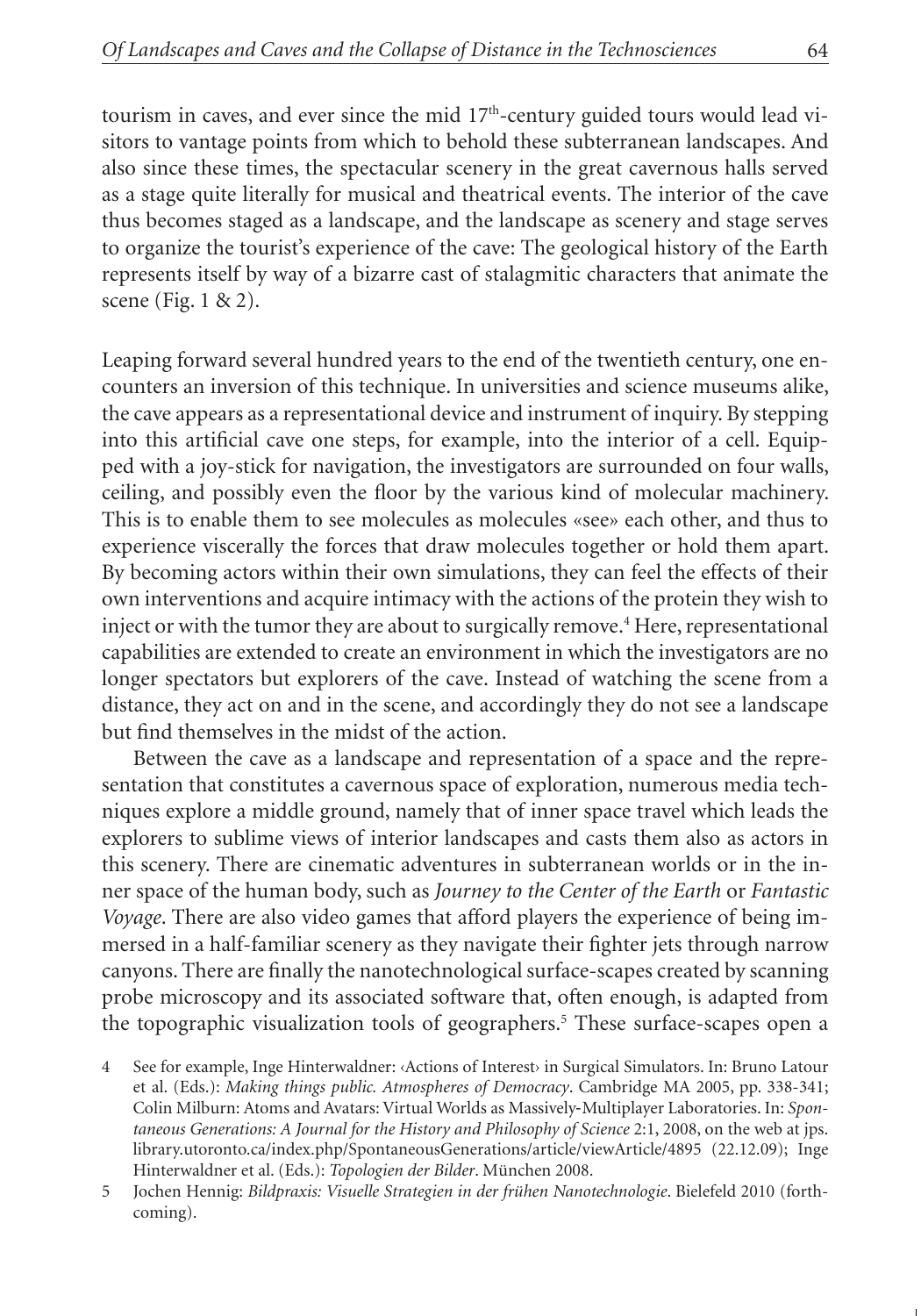space of deliberate technical action that did not exist prior to their visualization. They show that, indeed, there is plenty of room at the molecular level and that this space is largely uninhabited as yet. Topographically, these molecular landscapes are quite familiar, only the colors are off as they might be on another planet. And just like those on Mars they invite *homo faber* to come in and start shaping the world atom by atom.6

When lakes become absorbed into the totality of a two-dimensional map and when the observers of nature become actors in their own plays, what has changed is how researchers behold their objects. In order to appreciate this change, it does not matter much whether a new manner of beholding research objects results from the changed media dispositif of new technologies,<sup>7</sup> or whether new technologies and novel uses of old technologies answer to a change of epistemic standards and expectations. What does matter is the collapse of distance that results from a gradual improvement of representational techniques and that signals the discontinuous end of science as a representational practice which aims for a theoretical description of the world.

«Collapse of distance» refers to a change in the manner of beholding an object or of being related to the object, that is, of the dispositif that orients mind and body to the world. Since our orientation towards the world includes sensory as well cognitive modalities, an inquiry into the collapse of distance necessarily involves aesthetics and epistemology simultaneously. And this is where «landscape» came in – it refers to an aesthetic unity that arises with a certain manner of beholding sites and their surroundings, but it also refers to the epistemology of the scientific observer as spectator of a scene. The distance between the observer and what is observed resides in the fact that a landscape is the picture of a space in which the observer is absent. As soon as we move into the immersive, video-gaming space of the cave, its representational devices no longer require distance but serve to produce immediacy: The cave is not a scene to be watched from some distance, but a stage to be entered and explored.

Another simultaneously aesthetic and epistemological category is «experiment.» If one conceives of experiments primarily as means to assess theories and hypotheses, this involves a particular cognitive and sensory orientation which once again casts researchers as distant observers of a scene. After setting the stage and building an experimental system, these researchers step back in order to convince themselves that they have nothing to do with what happens next: The experiment

<sup>6</sup> For an account of nanotechnological inner space travel and its relation to the slogan «Shaping the World Atom by Atom» see: Alfred Nordmann: Nanotechnology's Worldview: New Space for Old Cosmologies. In: *IEEE Technology and Society Magazine* 23:4, 2004, pp. 48–54; also Astrid E. Schwarz: Shrinking the Ecological Footprint with Nanotechnoscience? In: Davis Baird et al. (Eds.): *Discovering the Nanoscale*. Amsterdam 2005, pp. 203–208.

<sup>7</sup> See for example, Jean-Louis Baudry: The Apparatus: Metapsychological Approaches to the Impression of Reality in Cinema. In: Philip Rosen (Ed.): *Narrative, Apparatus, Ideology: A Film Theory Reader*. New York 1986.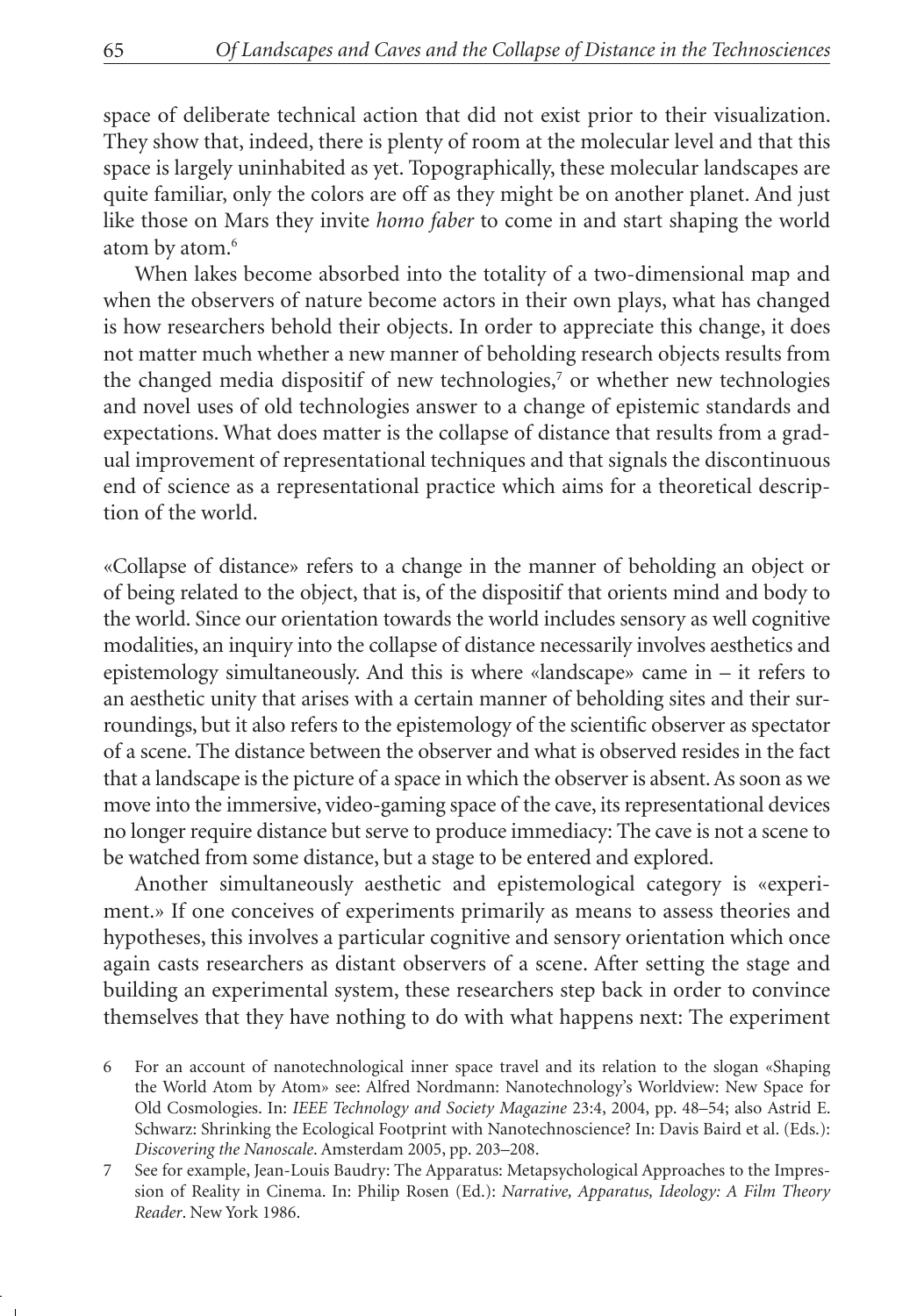begins when things simply unfold and when some spontaneous effect can be observed on the stage that was meticulously constructed by the researchers. But one can conceive of experiments differently, namely in terms of dramatic events that harbor surprise and the challenge to control it. In this regard, the researchers do not observe the experiment from a safe distance but are deeply implicated in its performance. They participate in the experiment's dynamics of suspense and revelation by demonstrating to their audience what they have learned to do and what effect they can achieve.<sup>8</sup>

A third category appears to be primarily epistemological on first sight. However, the «model» is not just a tool for mediating between theory and reality but also a way of relating to the world and of beholding the objects, phenomena, and processes in the world.9 Here it is the advent of animal models and simulation modelling that signals a collapse of distance where the model no longer stands at a representational distance to reality but where it becomes a substitute reality by virtue of participation and similarity. It is here that the opposition of pictorial representation vs. immersion and participation in a cave-like situation can be discussed most generally, and where the collapse of distance serves most clearly to distinguish not only two ways of beholding but two ways of conducting research, one scientific, the other technoscientific. But this requires us to step back for a moment from landscapes and caves, different conceptions of experimentation and modelling, and to consider more generally scientific and technoscientific ways of conducting research.

## **II.**

Peter Galison studies the work of physicists of which other physicists say that it is «no longer physics».10 In particular, he focuses on certain conceptions of string theory, nanotechnology, and simulation modelling. He is careful not to pass judgement on whether or not the contested work is, in fact, physics. He is equally careful not to rank this work as inferior, methodologically deficient or epistemologically naïve. Instead, he is interested to show what might be meant by the claim that something is «no longer physics.» He identifies the fault-line of the debate as the question of ontological indifference: Is it the task of physics to ascertain first and foremost what is or isn't the case, what the building blocks of matter are, what is artefact and what reality, what a necessary feature of a conceptual model and what a measurable

- 8 To these different ways of conceiving scientific experiments epistemologically and aesthetically correspond different ways of experimenting in the arts, see: Alfred Nordmann: Experiment Zukunft: Die Künste im Zeitalter der Technowissenschaften. In: *subTexte 03: Künstlerische Forschung – Positionen und Perspektiven*. Zürich 2009, pp. 8–22.
- 9 Alfred Nordmann: ‹Getting the Causal Story Right›: Hermeneutic Moments in Nancy Cartwright's Philosophy of Science. In: Stephan Hartmann et al. (Eds.): *Nancy Cartwright's Philosophy of Science*. New York 2008, pp. 369–388.
- 10 Peter Galison: The Pyramid and the Ring. Presentation at the conference of the *Gesellschaft für analytische Philosophie* (GAP). Berlin 2006.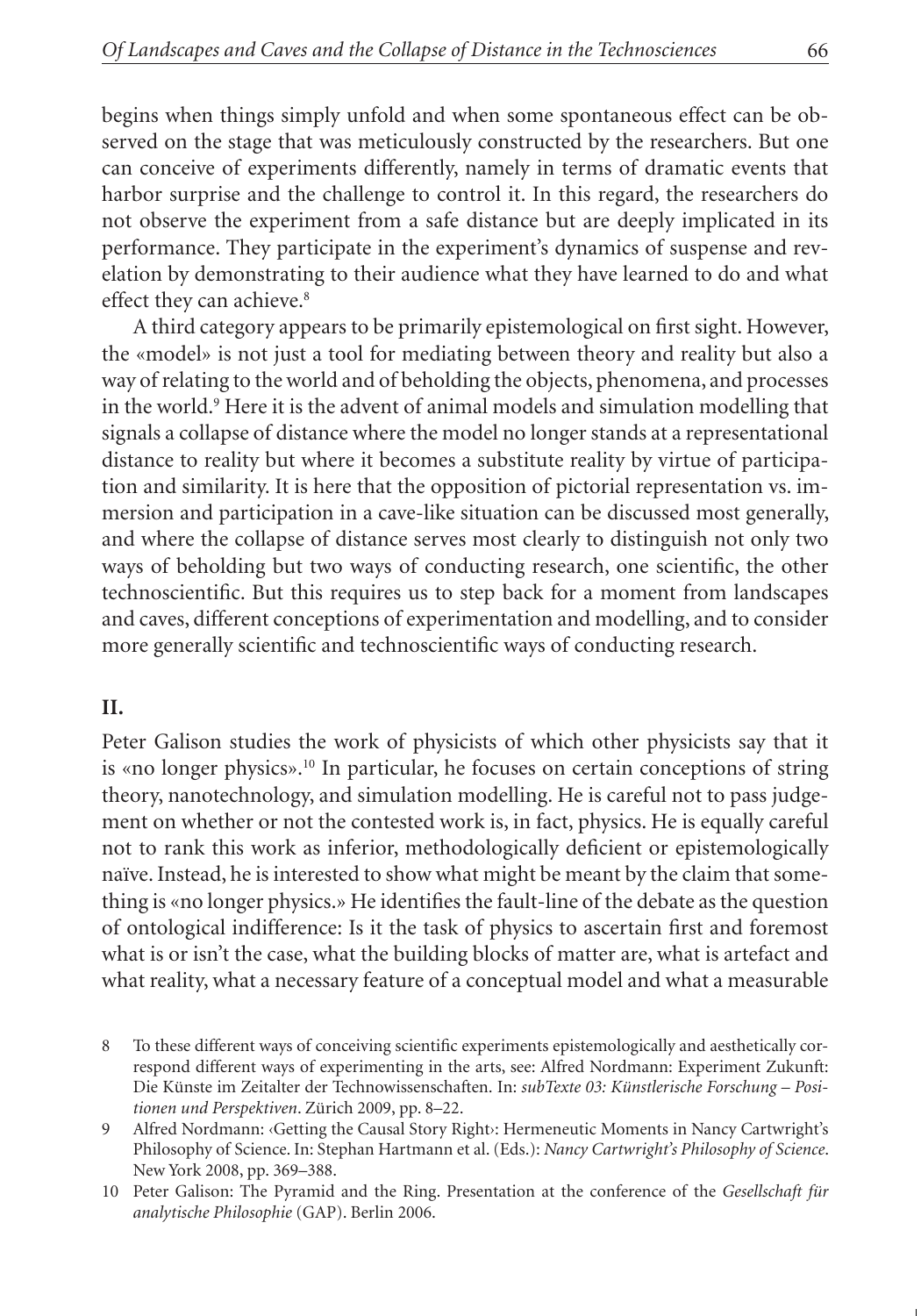process? Certain approaches to string theory, nanotechnology, and simulation are indifferent to such questions. They care not about the existence of things but about their properties and functions and what to make of them.

Where building takes the place that was formerly occupied by knowing, where «what works?» takes the place of «what is?» and where «how can we extend our capabilities?» takes the place of «how is the world hierarchically organized?» scientists are still involved in basic research. Even when physics goes beyond the purview of physics, classically conceived, this research does not directly lead to technical applications, it does not necessarily consist in scientists working on the creation of devices, and it does not always respond to societal demands or specific human needs. And yet, Galison accurately refers to an «engineering way of being in science». To put the point more generally, ontologically indifferent technoscientific research is not about the true description of the world and not about the functioning of devices but consists in the acquisition and demonstration of basic capabilities.11 In particular, these are basic capabilities of visualization and manipulation as embodied in the scanning tunnelling microscope as an icon of nanotechnology.12

Even though basic technoscientific research need not be application-driven, it is research in a context of application. It can afford ontological indifference only to the extent that it can rely on the fact that its objects of research as well as its modelling tools belong to a world that is already the product of science and technology. Ontologically indifferent research is parasitic on the pervasive technical implementation of the knowledge produced in the 19<sup>th</sup> and 20<sup>th</sup> centuries. In a somewhat loose manner of speaking, technoscientific research takes place in the medium of science and technology. In this medium, there is no linearity of application from one domain – namely, scientific theory – to another domain, namely technical capability. Instead, what is applied is science and science-based technology as a whole and what is applied are the scientists themselves: A large repertoire of theoretical resources, of laboratory skills, of modelling techniques, of black-boxed instruments, of interdisciplinary collaborations is applied to the production, explanation, control of novel phenomena. These phenomena in turn, and thus the objects of research inhabit the knowledge society, they require for their existence the contemporary technologized world and are not eternal inhabitants of nature that are only now brought to the light of day.13

All this suggests that technoscientific research takes place within a self-contained world or second nature which in the form of scientific knowledge, technical instruments and practices takes up or absorbs much of the «natural world» or first nature.

<sup>11</sup> Alfred Nordmann: Philosophy of Nanotechnoscience. In: Günther Schmid et al. (Eds.): *Nanotechnology*. Vol. 1. Günther Schmid (Ed.): *Principles and Fundamentals.* Weinheim 2008, pp. 217–244.

<sup>12</sup> Davis Baird et al.: Probing the History of Scanning Tunneling Microscopy. In: Davis Baird et al. (Eds.): *Discovering the Nanoscale.* Amsterdam 2004, pp. 145–156.

<sup>13</sup> Here, the philosophy of technoscience links up with sociological accounts of a «reflexive» second modernity (Ulrich Beck et al.).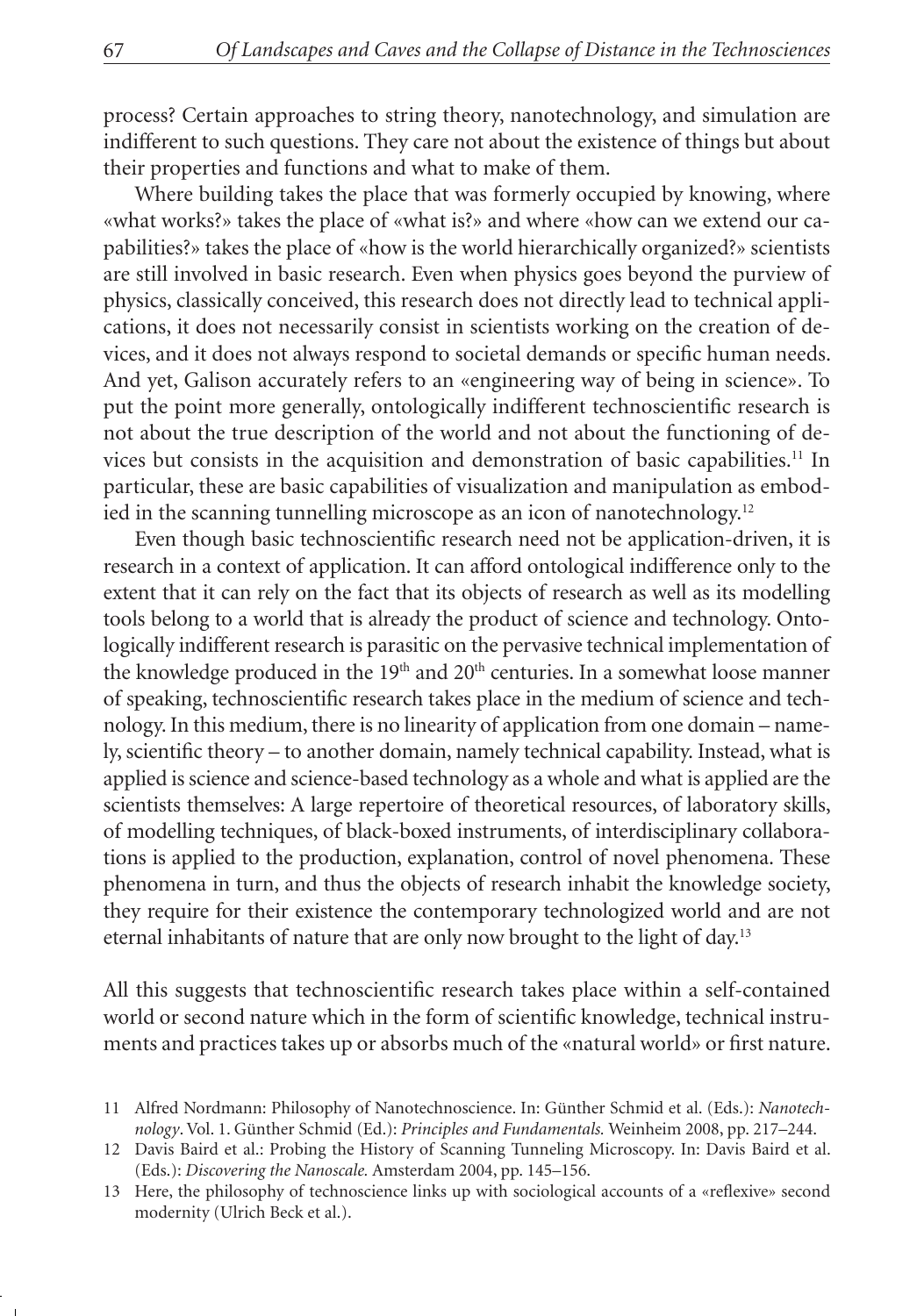By the same token, the relation between these worlds becomes opaque and thus the relation between the technoscientific presentation of effects to the phenomena in the «real world out there.» In other words, where ontologically vigilant science tends to the gap between the sphere of representation and the sphere of what is to be represented, there is no such gap for ontologically indifferent technoscience: It moves laterally between practices of production, construction, visualization, modelling and assumes that these practices lead to the discovery and control of dynamic processes that obtain in the «world out there» just as much as they do in the technoscientific context of application, if only because the latter partakes in the former.<sup>14</sup>

This is not the place to fully elaborate, let alone justify all these claims about technoscience. In particular, it cannot be argued here whether and to what extent technoscience is something novel. Also, it cannot be shown why and how technoscience *can afford to be* ontologically indifferent. Instead, a particular aspect is to be singled out: How do scientists behold their objects in ontologically vigilant science and within the engineering way of being in science? How does a manner of beholding constitute the scientist along with the object as an object of scientific experience? Or inversely, what kind of attitude towards the object is implied by research interactions, how does the object appear in scientific experience?

A very schematic history might distinguish several stages but the focus here is even more schematically on just two. These stages are distinguished by the representational practice of modern science as an artful construction of immediacy and by characterizing the immersive practice of technoscience as a symbolic substitution of a dynamic system of nature by a technologically constructed dynamic system.

The artfully artless construction of a scene is characteristic for the laboratory of modern science where an experiment is set up to enable the exhibition of nature. It is underwritten by a dispositional account: The phenomena of nature were always there, lying ready to manifest themselves when prompted. Laboratory technology and the experiment finally provide that prompt for the phenomenon to show itself. Here, the experimenters can maintain a clear conceptual distinction between what they have done and what nature does; they can transition from their role as prompters who actively set the stage to that of witnesses or spectators. The phenomena can speak to them as if on their own accord, the simplified laboratory constructions appear as if they were unadulterated nature, the models of reality are taken as if they were reality itself. Such «as if»s need to be artfully maintained; the necessary distinctions require a work of purification that typically consists in distinguishing experimental artefacts from meaningful measurements, controlling variables, or finding out what in our conceptualizations belongs to nature and what belongs to the apparatus required for picturing nature. Scientists as masters of the «as if» thus solve a problem of representation: Well aware that the representation

14 For this and much of the following see Alfred Nordmann: Collapse of distance: Epistemic Strategies of Science and Technoscience. In: *Danish Yearbook of Philosophy* 41, Kopenhagen 2006, pp.7–34.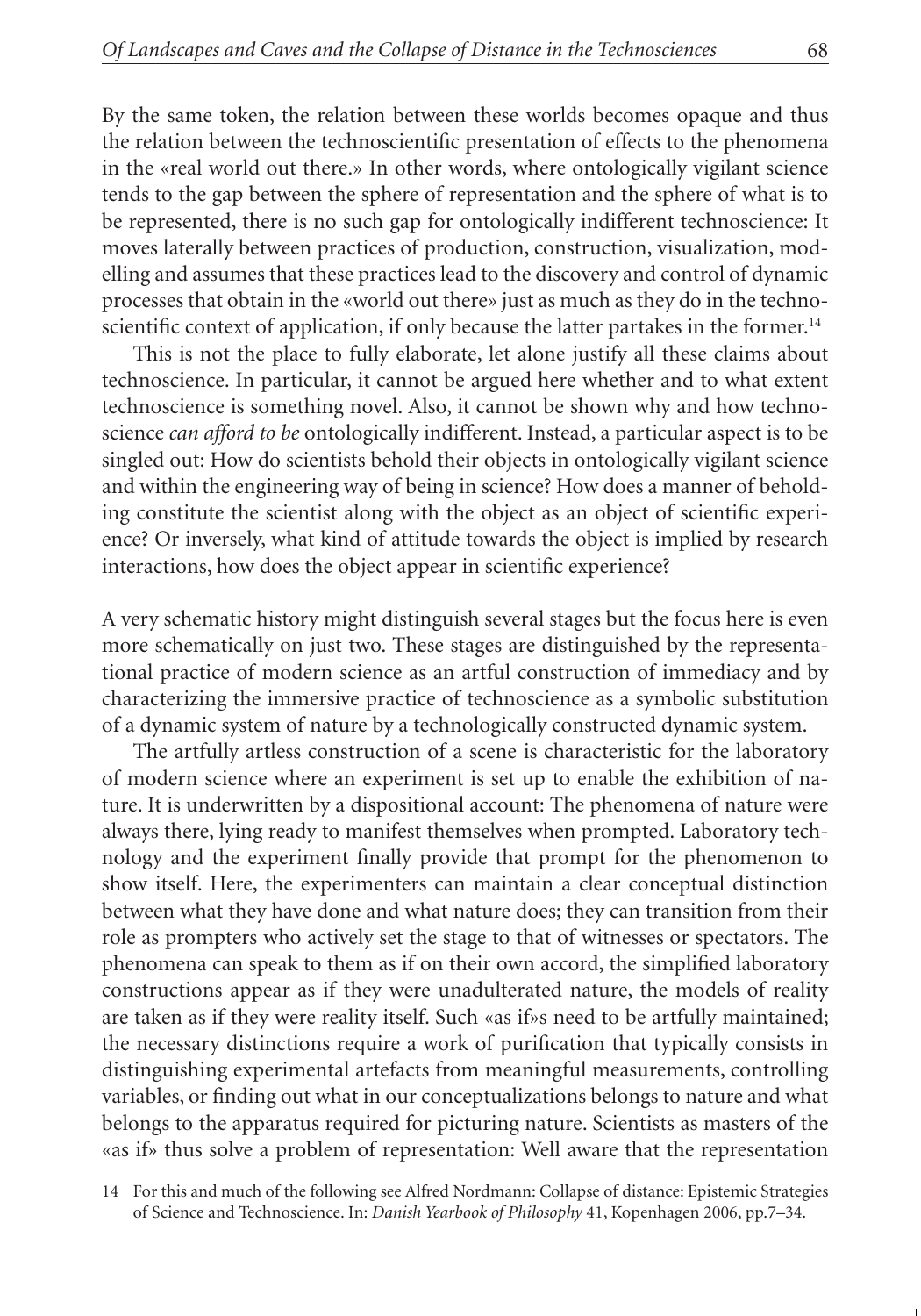and what is represented cannot be immediately compared but are separated by an abyss of «aboutness», they create conditions under which nature appears to spontaneously and immediately agree or disagree with its representation: The gap between a mental construct here and a physical event there can be closed when the event yields a measurement or confirms a prediction.15 The very difficulty of producing a true representation of the world thus prompted a variety of artful constructions of immediacy, that is, methodologically crafted institutions that let nature speak as if untutored. Ontological vigilance is just another word for an awareness of these difficulties.

It is the progress of representational techniques that prepared the shift from representation to symbolic substitution. Technoscientific representations are so good, that is, so saturated with reality, that they stand in for reality itself rather than refer to a reality «out there». So, here we encounter again the collapse of distance that comes with the neglect of the aboutness-relation between the representation and what is represented. This is not to say that technoscientific visualizations and models are not meant to refer to a reality beyond themselves. Instead, this is to claim only that their relation to an external reality is for the most part taken for granted, that its details often remain opaque, and that it requires a special and highly specialized effort to recover the representational qualities of these models. The unquestioned assumption of an opaque representational quality is another word for ontological indifference.

Two examples make that point. Medical and pharmaceutical research frequently relies on so-called animal-models of disease. Sometimes these animal-models are genetically engineered like the infamous cancer-mouse.16 The animal offers a living substitute for a human breast-cancer patient. Researchers can spend their entire careers studying the animal model without asking how the model represents human cancer and without transitioning from the animal model to a human patient. As they watch tumors grow and shrink, they cannot resort to a dispositional account that permits them to separate the work of technology and the work of nature: It is not the case that experimental interventions prompt the manifestation of natural phenomena. After all, the dispositions of the cancer-mouse, and foremost its disposition to get cancer, are themselves a product of engineering for the purposes of experiment. And what is engineered is not a single experimental artefact but a population of genetically identical mice, and thus a whole second nature with its laboratory ecology. This second nature is thought to partake in the world of the cancer patient. The use of the animal model is justified in general terms by the straightforward idea that the disease process in the cancer mouse shares in the dy-

<sup>15</sup> The foregoing characterization relies on various case-studies and amalgamates much Science Studies scholarship. For at least some more detail see the paper referenced in note 14.

<sup>16</sup> Again, the following is informed by numerous accounts, first and foremost the one in Donna Haraway's *Modest\_Witness@Second\_Millenium.* New York 1997.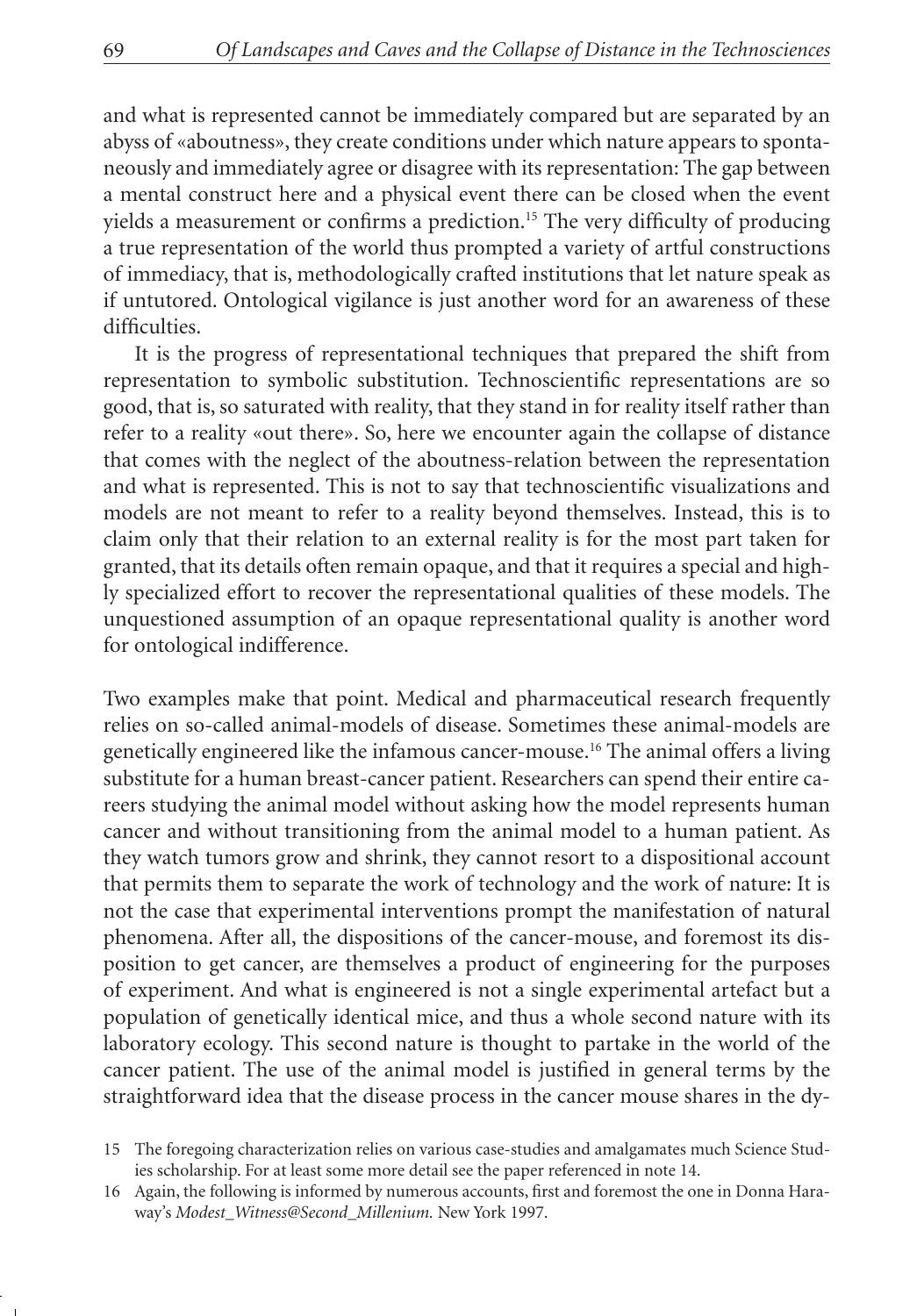namics of breast-cancer growth more generally. Since the animal model and the human cancer victim are thought to participate in the same dynamic process of tumor growth, it should be possible one day to transfer what one has learned about the animal model to the human patient. In the meantime, research is totally immersed in the substitute reality. While this substitute reality is heavily invested with features of the intended reality-of-interest, it is a formidable task to recover just how, precisely, this substitute reality serves as a representation of the reality-of-interest. And since researchers are working to heal human cancer by healing cancer in mice, this formidable task would undermine this confidence of purpose – suddenly, the animal model would appear as a model of a state of affairs other than itself.

The second example contrasts the ball-and-stick models of molecular structure of the 19<sup>th</sup> century with the animated and interactive 3-D molecular imaging software of today. It is hard to overlook the discrepancy between model and reality when the model itself is crudely constructed to aid human imagination. Indeed, the early models wore their constructedness so openly on their sleeves and were so clearly expressive of a conceptual or explanatory structure that their users generally subscribed to positivist vigilance<sup>17</sup>: «since all we know are the models of our constructions, we know nothing of reality». In contrast, users of immersive and interactive software enter the cavernous world of molecules, analyze structures, discover potential bonding sites and thus afford their ontological indifference: «these models are so saturated with reality that all we need not to learn about reality can be learned right here.»

In both examples, representation has given way to symbolic substitution. At the same time, the artful construction of a scene in which the constructed phenomenon can appear as the artless manifestation of nature gives way to immersion in a substitute reality of dynamic processes that are thought to participate in the dynamics of the natural as well as socio-technical world. Representation requires that the careful opposition of the sign and signified, of knower and known yet permits an agreement between the two. The improvement of representational instruments and techniques produced a collapse of these oppositions. They allow for the incorporation into a substitute reality of the subject and the object of research as they are entangled with one another by way of the socio-technical world of which they are both participants.

To be sure, this tentative diagnosis only sets the stage for a research agenda into this kind of incorporation, how it comes about and what it means. So, like some of the other essays in this collection of momentary analyses, this one concludes with research questions rather than answers. Epistemologically, for example, one needs to ask about inferences from similarity when observations of the substitute reality (e.g., simulation experiments) are taken as the basis for judgements about

<sup>17</sup> Christoph Meinel: Molecules and Croquet Balls. In: Soraya de Chadarevian et al. (Eds.): *Models: The Third Dimension of Science*. Stanford 2004, pp. 242–275.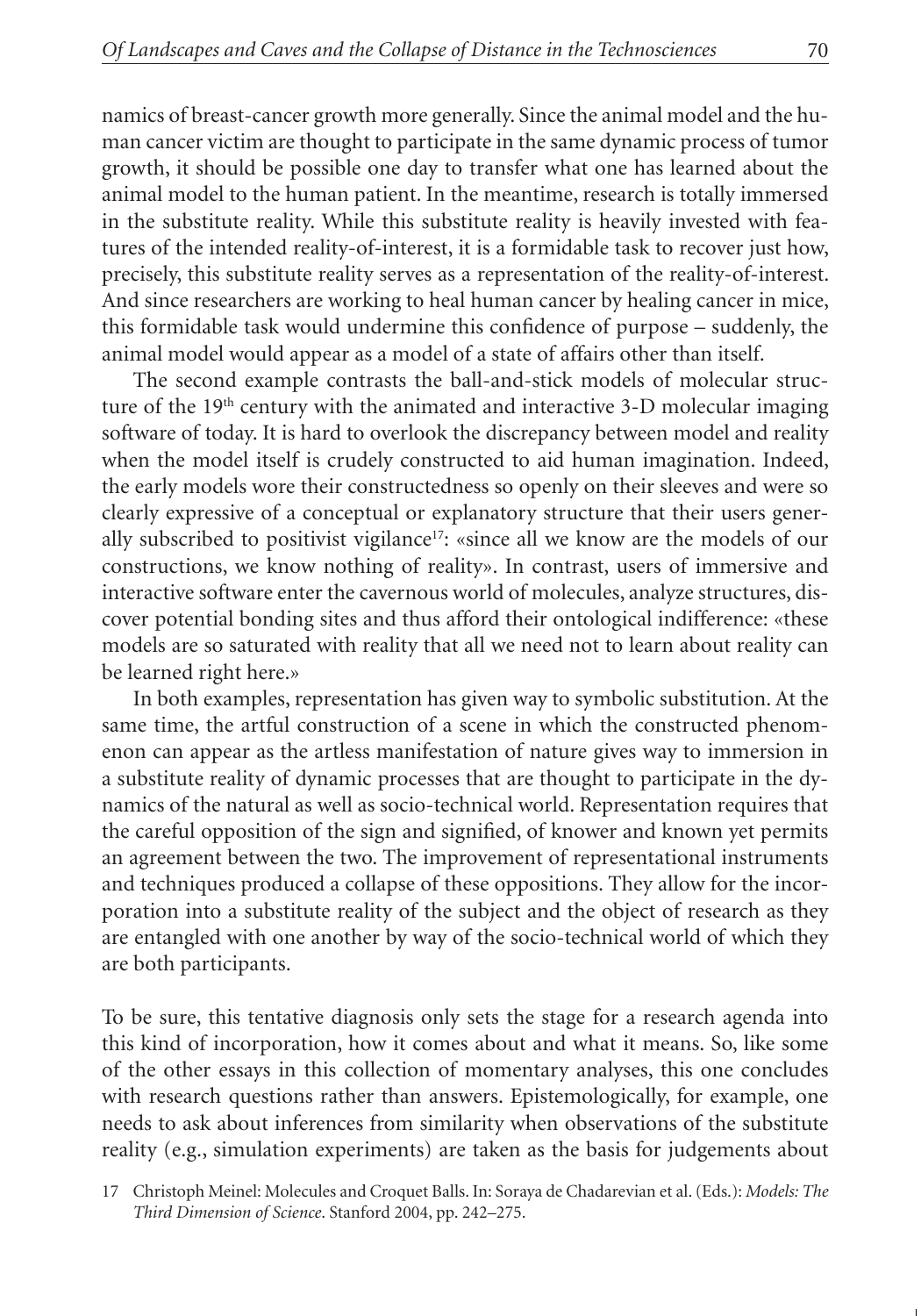«real-world» phenomena. Since what we see in the calculated picture looks like the picture obtained from empirical data, we conclude that the empirical data are due to a similar dynamic process as the one modelled in the simulation. Traditionally, such arguments from similarity have been considered highly suspect, but might they be warranted where the substitute reality is constructed from the tool box of successful theories and algorithms and centuries of accumulated scientific and technical knowledge?

There are further questions, some concerning the philosophy of technology and the demand for transparency and control: Does the opacity of immersive and interactive rather than representational relations leave us with a magical sense of wonder how well things can work when the world is on their side, when they participate properly in its dynamic structure? Then there are many questions regarding the way in which the incorporation of the subjects and objects of research into a substitute reality is supposed to work: Does it rest on the supposition that all one needs are algorithms which express functional relations between properties and traits, and that these then allow us to move with ease between an insubstantial «natural« world and the symbolic substitutes that can fully absorb us? And in an essay on epistemological as well as aesthetic dimensions of research, there must also be aesthetic considerations. The artful «as if» of the modern scientists can be described as a proper balance between absorption and theatricality.18 It involves the construction of a vantage point from which scientists can be transfixed by the constructed scene in the laboratory, but transfixed in such a way that they do not appear as actors on their own stage. This is the view from nowhere, the gaze of objectivity. How is this view from nowhere transformed by the immersive and interactive experience of scientists who step into cavernous worlds and seem to move within and among them? And how is objectivity transformed when the objects of research become invested with social meaning and physical dynamics as is the case, for example, with the cancer-mouse? When research-objects become animated, literally and figuratively through animationtechniques, do they become research subjects and does it require a critical media theory to restore their representational meaning and thus their objectivity?

Perhaps, the artful apprehension of the landscape is a modern achievement that relates the observant and critical subject to a civilized and acculturated nature. The opposition of subjects and objects of research testifies to their interdependence, perhaps mutual constitution. Along Kantian lines one might say that by setting the stage on which nature can be observed, scientists cast themselves as sovereign lawgivers of a lawful nature. In contrast, technoscientists submit themselves to nature and its endless play of similarities by seeking to control it from within. As the notions of similarity and submission, immersion and substitution, simulation and participation suggest, technoscientists might just be pre-modern shamans and

<sup>18</sup> Michael Fried: *Absorption and Theatricality: Painting and Beholder in the Age of Diderot*. Berkeley 1980.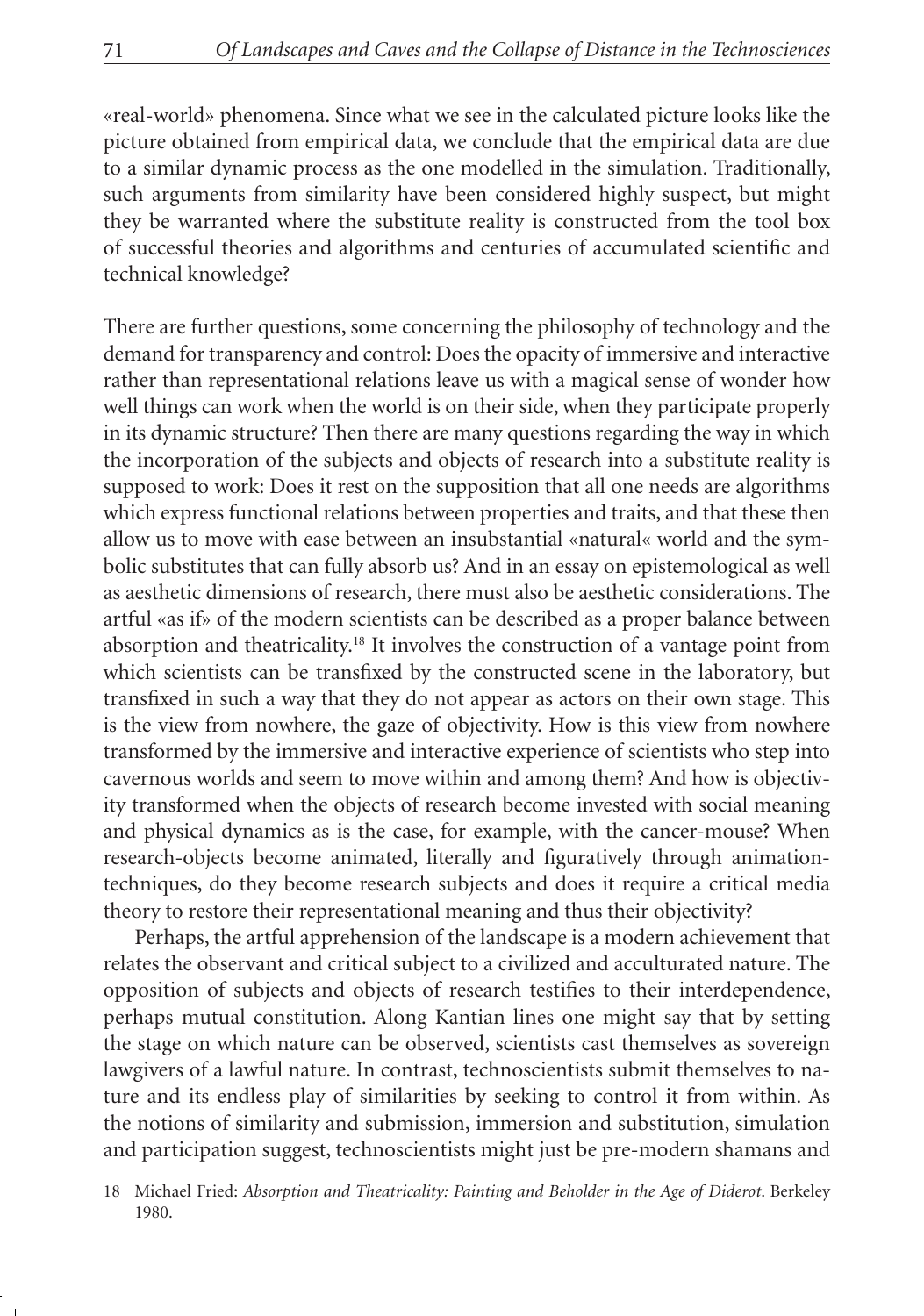tinkerers in a world that is shaped by modern science and technology. By choosing to return into the cave<sup>19</sup>, they question what the landscape once taught us about distance and respect, about representation and truth, about limits of knowledge and control.

## **Works cited**

- Baird, Davis and Ashley Shew: Probing the History of Scanning Tunneling Microscopy. In: Davis Baird, Alfred Nordmann, Joachim Schummer (Eds.): *Discovering the Nanoscale.* Amsterdam 2004, pp. 145–156.
- Baudry, Jean-Louis: The Apparatus: Metapsychological Approaches to the Impression of Reality in Cinema. In: Philip Rosen (Ed.): *Narrative, Apparatus, Ideology: A Film Theory Reader*. New York 1986.
- Fried, Michael: *Absorption and Theatricality: Painting and Beholder in the Age of Diderot*. Berkeley 1980.
- Galison, Peter: *The Pyramid and the Ring*. Presentation at the conference of the *Gesellschaft für analytische Philosophie* (GAP). Berlin 2006.
- Haraway, Donna: *Modest\_Witness@Second\_Millenium.* New York 1997.
- Hennig, Jochen: *Bildpraxis: Visuelle Strategien in der frühen Nanotechnologie*. Bielefeld 2010 (forthcoming).
- Hinterwaldner, Inge: «Actions of Interest» in Surgical Simulators. In: Bruno Latour & Peter Weibel (Eds.): *Making things public. Atmospheres of Democracy*. Cambridge MA 2005, pp. 338– 341.
- and Carsten Juwig, Tanja Klemm & Roland Meyer (Eds.): *Topologien der Bilder*. München 2008.
- Kempe, Stephan: The Baumann's Cave at Rübeland/Harz, Germany, one of the Caves Noted in Early Science History for its Cave Bear and Cave Hyena Bone Deposits. In: *Scientific Annals, School of Geology, Aristotle University of Thessaloniki (AUTH)* 98 (Special Volume), 2006, pp. 213–220.
- and Fritz Reinboth: Die beiden Merian-Texte von 1650 und 1654 zur Baumannshöhle und die dazugehörigen Abbildungen. In: *Die Höhle* 52(2), 2001, pp. 33–45.
- Koschorke, Albrecht: *Die Geschichte des Horizonts.* Frankfurt/M. 1990.
- Kwa, Chunglin: Painting and Photographing Landscapes: Pictorial Conventions and Gestalts. In: *Configurations* 16, 2008, pp. 57–75.
- Meinel, Christoph: Molecules and Croquet Balls. In: Soraya de Chadarevian and Nick Hopwood (Eds.): *Models: The Third Dimension of Science*. Stanford 2004, pp. 242–275.
- Merian, Matthaeus (Ed.): *Topographia und Eigentliche Beschreibung der Vornembsten Stäte, Schlösser auch anderer Plätze und Örter in denen Herzogthümern Braunschweig und Lüneburg, und denen dazu gehörenden Grafschafften und Landen*. Frankfurt 1654.
- Milburn, Colin: Atoms and Avatars: Virtual Worlds as Massively Multiplayer Laboratories. In: *Spontaneous Generations: A Journal for the History and Philosophy of Science* 2:1, 2008, on the web at jps.library.utoronto.ca/index.php/SpontaneousGenerations/article/viewArticle/4895 (22.12.09).
- 19 With surprising eloquence, the Wikipedia entry on the «Cave Automatic Virtual Environment» notes that «The name is also a reference to the allegory of the Cave in Plato's Republic where a philosopher contemplates perception, reality and illusion» (*Wikipedia, The Free Encyclopedia*, en.wikipedia.org/w/index.php?title=Cave\_Automatic\_Virtual\_Environment&oldid=327636238; 23.12.09). Of course, the return to Plato's cave is the return to a prison of sorts, and what imprisons the inhabitants is ignorance about the nature of representation – they assume that the pictures on the walls give them immediate access to reality.